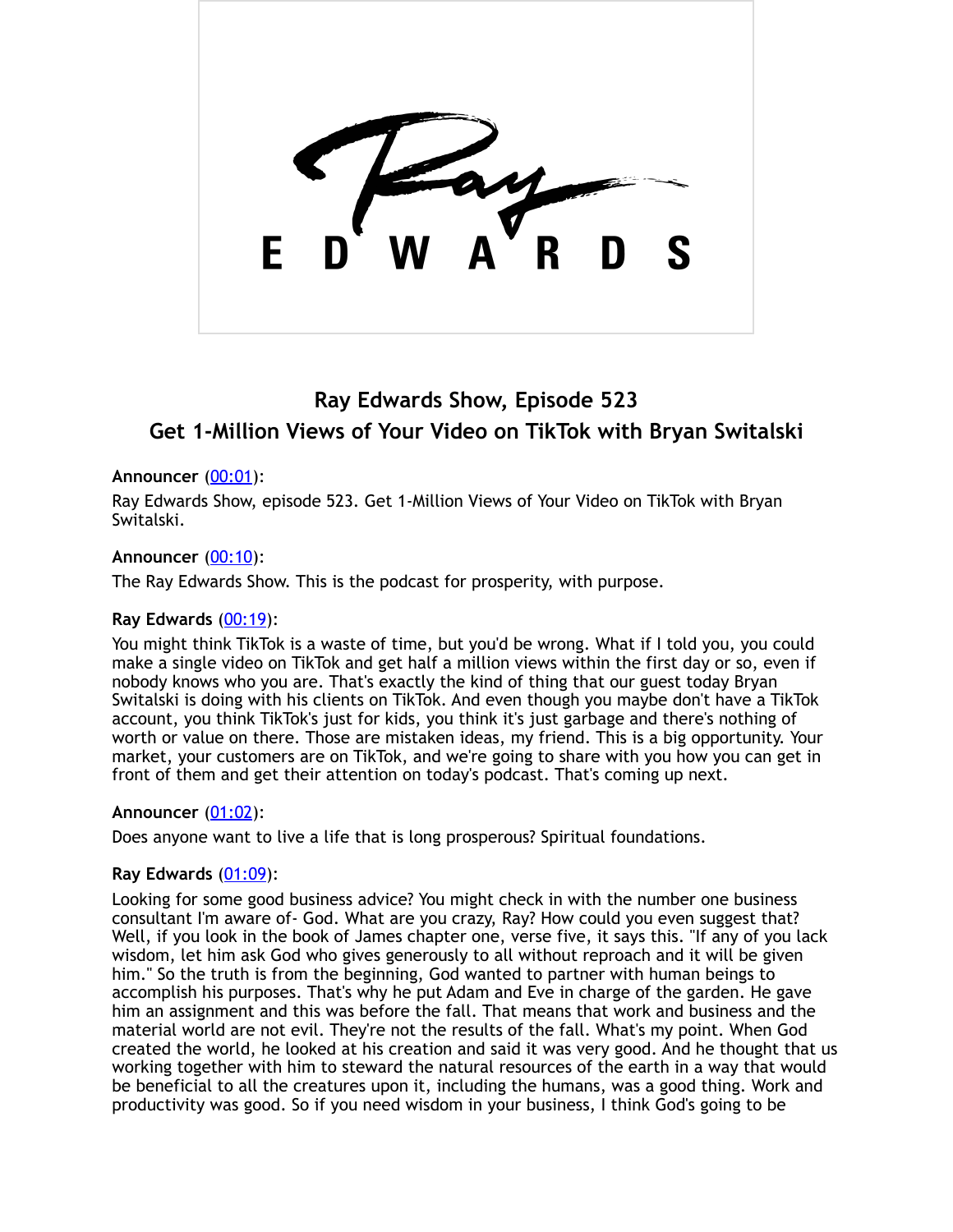faithful to provide it and the Bible, supports me in this. Ask God for wisdom. He's faithful to provide it. Try it.

## **Announcer** [\(02:24](https://www.temi.com/editor/t/zi4zIUtqnMhHRlxZSFfh454aWPXsHtcCnfUhITXxoQCZDRDwfDKoUW5CG9nXk1N3983ZCSKze46-8wz9RFqgbzebvpc?loadFrom=DocumentDeeplink&ts=144.32)):

Now. Simple hacks that make life cheaper, easier, and faster. Ray's tip of the week.

#### **Ray Edwards** [\(02:29](https://www.temi.com/editor/t/zi4zIUtqnMhHRlxZSFfh454aWPXsHtcCnfUhITXxoQCZDRDwfDKoUW5CG9nXk1N3983ZCSKze46-8wz9RFqgbzebvpc?loadFrom=DocumentDeeplink&ts=149.33)):

If you'd like to make some of those slick looking social media ads, you've seen other businesses using, you might want to check out an app called Boosted by LightTricks. We've got a link in the show notes that takes you right to the Boosted app, and it's a way you can use their templates and their pre-made videos insert the text and the logo of your business and pop. You've got an instant ad for your business that you can use on Instagram, TikTok, or wherever your social media takes you. Check it out. The Boosted app to promote your business on social media. I think you're going to like a lot.

#### **Announcer** [\(02:59](https://www.temi.com/editor/t/zi4zIUtqnMhHRlxZSFfh454aWPXsHtcCnfUhITXxoQCZDRDwfDKoUW5CG9nXk1N3983ZCSKze46-8wz9RFqgbzebvpc?loadFrom=DocumentDeeplink&ts=179.29)):

#### And now our feature presentation

#### **Ray Edwards** [\(03:03](https://www.temi.com/editor/t/zi4zIUtqnMhHRlxZSFfh454aWPXsHtcCnfUhITXxoQCZDRDwfDKoUW5CG9nXk1N3983ZCSKze46-8wz9RFqgbzebvpc?loadFrom=DocumentDeeplink&ts=183.04)):

Today, our guest is Bryan Switalski. He's a StoryBrand certified guide and marketing consultant. He is a guy who knows how to promote your business. And more importantly, for today's episode, he knows how to do so on TikTok, and he really thinks you should. And I think Bryan's got a good reason why. Here's a question that's on a lot of people's minds today is, TikTok for marketing. Is, is it actually a thing or is TikTok just about dancing teenagers and funny animal videos? I mean, TikTok can be so many different things depending on how you come to it. What you click on, what who you subscribe to? There's a lot of things to think about, but is TikTok really a marketing medium that you should pay attention to. Well, what if I told you, you could get a million views on one of your very first videos, even if you've never been on TikTok before. Nobody TikTok knows who you are. You're not a celebrity, but you post a video that people like, and the next thing you know, you've got a million views in just a few days. Am I exaggerating Bryan?

#### **Bryan Switalski** [\(04:00](https://www.temi.com/editor/t/zi4zIUtqnMhHRlxZSFfh454aWPXsHtcCnfUhITXxoQCZDRDwfDKoUW5CG9nXk1N3983ZCSKze46-8wz9RFqgbzebvpc?loadFrom=DocumentDeeplink&ts=240.81)):

No. And funny thing is, is that this is happening on a, on a pretty regular basis with people.

#### **Ray Edwards** [\(04:06](https://www.temi.com/editor/t/zi4zIUtqnMhHRlxZSFfh454aWPXsHtcCnfUhITXxoQCZDRDwfDKoUW5CG9nXk1N3983ZCSKze46-8wz9RFqgbzebvpc?loadFrom=DocumentDeeplink&ts=246.96)):

This is what's exciting to me. And I'm gonna let you explain it, cause this is your baby. Bryan Switalski is, he's a certified StoryBrand guide and marketing expert. You can visit his website. We'll have a link in the show notes about it, but he's been working with some people on their TikTok accounts and has some explosive success stories. Share with me what's going on, Bryan.

#### **Bryan Switalski** [\(04:25](https://www.temi.com/editor/t/zi4zIUtqnMhHRlxZSFfh454aWPXsHtcCnfUhITXxoQCZDRDwfDKoUW5CG9nXk1N3983ZCSKze46-8wz9RFqgbzebvpc?loadFrom=DocumentDeeplink&ts=265.95)):

Yeah. So, uh, over the past week, um, this last Thursday, uh, one of my clients, All Around Athlete, just blew up over TikTok. He had been creating content for about a year now. We made the jump to, um, to TikTok. Uh, he had previously and still continues to create content over YouTube and a couple of different other social medias, had some small successes with Instagram, but he made this jump to TikTok, had been posting this content and stuff. He'd get a couple thousand views here and there, which is actually really unique. I'd say out of all of the social medias to just have no following and get thousands of views. And over the course of the year, he built about 400 followers. He worked really hard to create that content, to get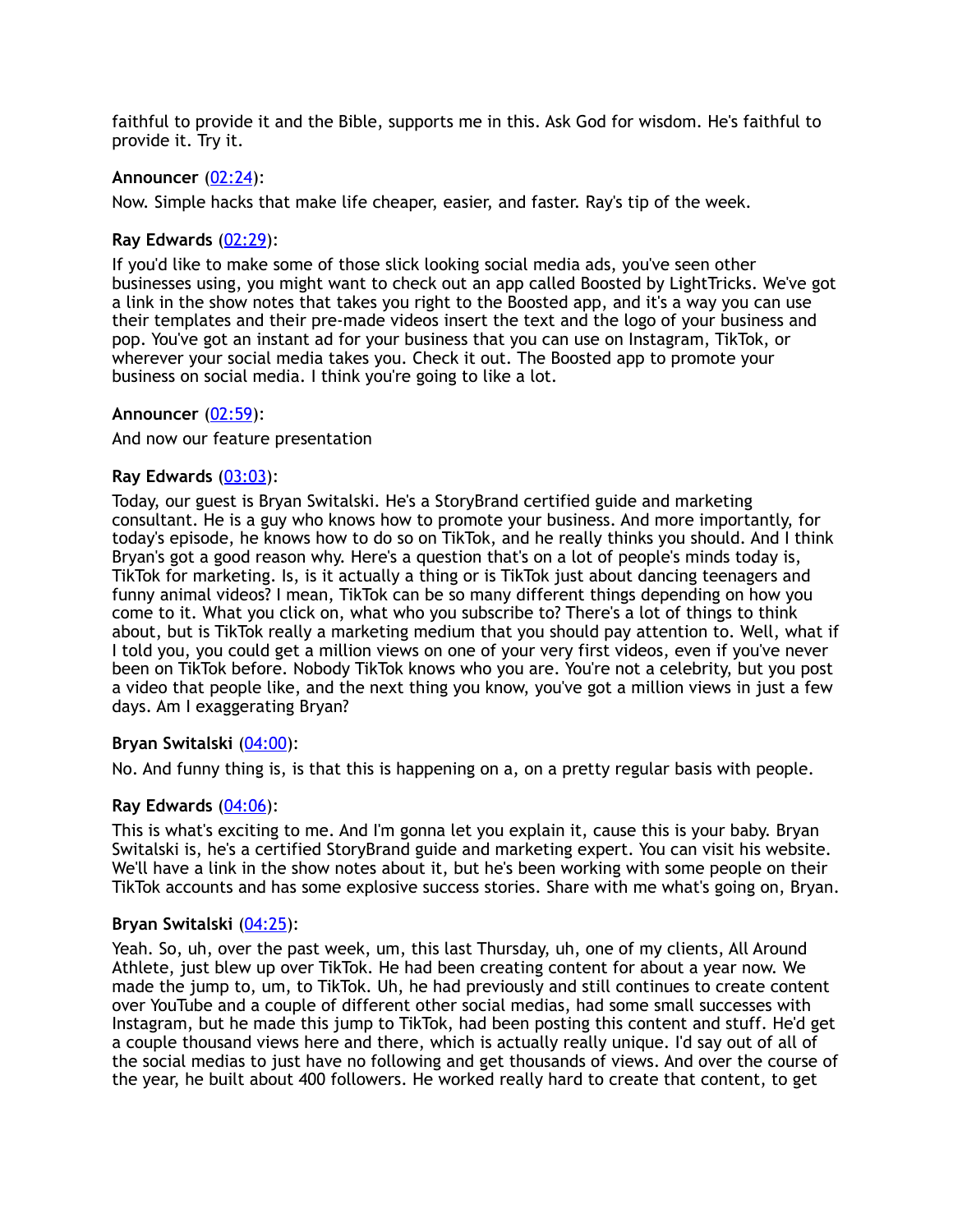those followers and everything. But overnight last Thursday, his account went from 400 followers to over 8,000 followers from basically one piece of content.

#### **Ray Edwards** [\(05:23](https://www.temi.com/editor/t/zi4zIUtqnMhHRlxZSFfh454aWPXsHtcCnfUhITXxoQCZDRDwfDKoUW5CG9nXk1N3983ZCSKze46-8wz9RFqgbzebvpc?loadFrom=DocumentDeeplink&ts=323.7)):

So how does that happen? Cause that's, it happens occasionally on YouTube, but not very often because I feel like if you go to YouTube or to Instagram, you have to have some, some prior celebrity, some prior way that people knew you before you get a big explosive growth situation like that, most of the time, but this is not an unusual story on TikTok. Why is that?

#### **Bryan Switalski** [\(05:46](https://www.temi.com/editor/t/zi4zIUtqnMhHRlxZSFfh454aWPXsHtcCnfUhITXxoQCZDRDwfDKoUW5CG9nXk1N3983ZCSKze46-8wz9RFqgbzebvpc?loadFrom=DocumentDeeplink&ts=346.71)):

Well, I think it comes down to the way that the app is engineered to display content. On a lot of different social medias, you have to have a following in order for people to encounter your content. And depending on the platform, maybe only a certain percentage actually ends up seeing that content that you create and worked so hard for. Over TikTok When you open up the app, you encounter what's called a "For You" feed, which is just content from anybody based off of your interests. So TikTok works it's a little algorithm magic to present you content that you would enjoy as a person who consumes the content. Meaning that content creators, when they post valuable likable content, TikTok has that much more of a chance to show it to that audience, even if they're never following you.

#### **Ray Edwards** [\(06:33](https://www.temi.com/editor/t/zi4zIUtqnMhHRlxZSFfh454aWPXsHtcCnfUhITXxoQCZDRDwfDKoUW5CG9nXk1N3983ZCSKze46-8wz9RFqgbzebvpc?loadFrom=DocumentDeeplink&ts=393.13)):

So this is key. This means you don't have to be a big celebrity. You don't have to have a big channel following like you do on YouTube. You don't have to have a big account, like you do or profile on Instagram to get traction with your content. You can just make good content that fits into what you want to share about. And it can go viral just, and going viral is not some tricky thing you pull off. It's because you made something funny or fascinating or frightening or, or emotional or whatever your thing is, you made a good piece of content and it just can take off like that because people like it.

#### **Bryan Switalski** [\(07:10](https://www.temi.com/editor/t/zi4zIUtqnMhHRlxZSFfh454aWPXsHtcCnfUhITXxoQCZDRDwfDKoUW5CG9nXk1N3983ZCSKze46-8wz9RFqgbzebvpc?loadFrom=DocumentDeeplink&ts=430.03)):

Yeah, people like it, and people share it, people comment on it and that just accelerates all of that growth. So as content gets appreciated, as you know, maybe it's a valuable tip that you share or entertaining piece of content. It goes out because it works because people like it, because people enjoy it, people find it useful.

# **Ray Edwards** [\(07:28](https://www.temi.com/editor/t/zi4zIUtqnMhHRlxZSFfh454aWPXsHtcCnfUhITXxoQCZDRDwfDKoUW5CG9nXk1N3983ZCSKze46-8wz9RFqgbzebvpc?loadFrom=DocumentDeeplink&ts=448.72)):

So all around athlete is your, your first client that you were talking about that you shared with me, and describe, describe his content, what it was that went so viral. Cause I just, I think people probably suspected some kind of really super sophisticated, highly produced thing, but what was it really?

#### **Bryan Switalski** [\(07:45](https://www.temi.com/editor/t/zi4zIUtqnMhHRlxZSFfh454aWPXsHtcCnfUhITXxoQCZDRDwfDKoUW5CG9nXk1N3983ZCSKze46-8wz9RFqgbzebvpc?loadFrom=DocumentDeeplink&ts=465.61)):

Yeah. So All Around Athlete is Hunter Hughes, and what he does is he creates sports content for kids, to teach them sports. He's kind of like the Bill Nye, The Science Guy of the sports world. And he creates these like quirky little animated characters and stuff. And a lot of his content in the past had been very highly produced. He does, he's an animator by trade. And so he, you know, go into after effects and build out these complicated animations. But the piece of content that actually made him viral is, was a filter inside of the TikTok app. It was a talking ball. Um, so sports from the ball's point of view, a baseball and him basically just getting knocked out the park by one of the baseball players, and it was so funny. It was so funny. Everybody was just reaching out and saying how much they loved the sound, how much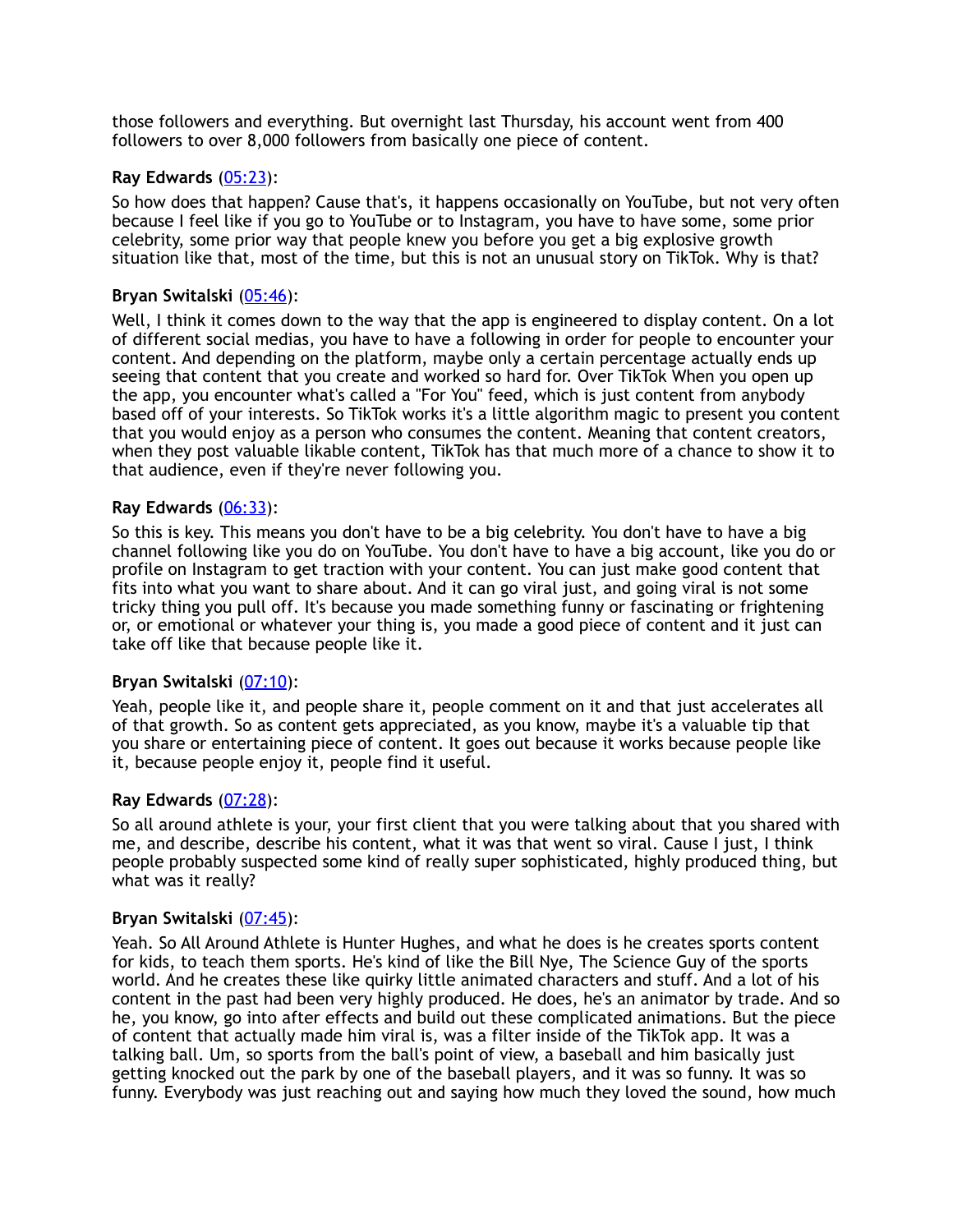they enjoyed the content. Um, it really blew up. That video has over 500,000 views in that one piece of content.

#### **Ray Edwards** [\(08:44](https://www.temi.com/editor/t/zi4zIUtqnMhHRlxZSFfh454aWPXsHtcCnfUhITXxoQCZDRDwfDKoUW5CG9nXk1N3983ZCSKze46-8wz9RFqgbzebvpc?loadFrom=DocumentDeeplink&ts=524.44)):

So here's the thing that really impresses me about this. It's a filter that's built into the app. Anybody could do this, you don't have to be a video person. Just use the app, the stuff that's built into the app, use your creativity around your topic that you want to talk about, share about, that your business is based on and you can do the same sort of thing. It doesn't require you to be a video editor or magic producer or anything like that. Just use the app, right?

#### **Bryan Switalski** [\(09:09](https://www.temi.com/editor/t/zi4zIUtqnMhHRlxZSFfh454aWPXsHtcCnfUhITXxoQCZDRDwfDKoUW5CG9nXk1N3983ZCSKze46-8wz9RFqgbzebvpc?loadFrom=DocumentDeeplink&ts=549.8)):

Yeah. And I think, you know, as you continue to use things, you get to learn the platform just a little bit better. Maybe you find another filter you like or different sounds that you want to use. There's a lot of different, um, music, professional music that's created that you would hear actually on the radio today because the sounds on TikTok are influencing the music industry, crazy thing enough. These are all things that you can use to your favor in order to build that virality behind your video.

#### **Ray Edwards** [\(09:37](https://www.temi.com/editor/t/zi4zIUtqnMhHRlxZSFfh454aWPXsHtcCnfUhITXxoQCZDRDwfDKoUW5CG9nXk1N3983ZCSKze46-8wz9RFqgbzebvpc?loadFrom=DocumentDeeplink&ts=577.07)):

Now you had something similar happen with another client in the last few days, didn't you?

#### **Bryan Switalski** [\(09:42](https://www.temi.com/editor/t/zi4zIUtqnMhHRlxZSFfh454aWPXsHtcCnfUhITXxoQCZDRDwfDKoUW5CG9nXk1N3983ZCSKze46-8wz9RFqgbzebvpc?loadFrom=DocumentDeeplink&ts=582.86)):

Yeah. So another colleague of mine, we kind of work in like the small kind of mastermind of just understanding the platform and experimenting together. He ended up doing, what's called a stitch and basically that's building off of somebody else's piece of content out on TikTok and then creating kind of like your own ending to it. And it was a really funny video of, you know, I think it was like a chiropractic kind of thing. The technique was really kind of questionable and he ends it in a really funny way. That video that he posted has over 3 million views today and he posted it about two or three days ago.

#### **Ray Edwards** [\(10:17](https://www.temi.com/editor/t/zi4zIUtqnMhHRlxZSFfh454aWPXsHtcCnfUhITXxoQCZDRDwfDKoUW5CG9nXk1N3983ZCSKze46-8wz9RFqgbzebvpc?loadFrom=DocumentDeeplink&ts=617.84)):

Wow. Now what's that account. If we want to go follow that on TikTok?

#### **Bryan Switalski** [\(10:21](https://www.temi.com/editor/t/zi4zIUtqnMhHRlxZSFfh454aWPXsHtcCnfUhITXxoQCZDRDwfDKoUW5CG9nXk1N3983ZCSKze46-8wz9RFqgbzebvpc?loadFrom=DocumentDeeplink&ts=621.83)):

That account is Titus Of All Time. Uh, and he does kind of local Hawaiian TikTok magic. So if you're familiar with some of like the TikTok magicians or something like that, it's a lot of quick effects and stuff. Very entertaining account, a lot of local humor. It's it's really good.

#### **Ray Edwards** [\(10:39](https://www.temi.com/editor/t/zi4zIUtqnMhHRlxZSFfh454aWPXsHtcCnfUhITXxoQCZDRDwfDKoUW5CG9nXk1N3983ZCSKze46-8wz9RFqgbzebvpc?loadFrom=DocumentDeeplink&ts=639.95)):

Okay. That's super quirky. And to think he got that kind of viewership with that sort of channel or channels, not even a channel just account on TikTok is pretty amazing. So what do we learn from this? Like what's the how to for business owners, if I'm a, I'm a marketing consultant or I'm an author, I have books give speeches about, or just the kinds of businesses we tend to encounter as we're going about our work Bryan, what's the takeaway for those folks? What do we do with this?

#### **Bryan Switalski** [\(11:09](https://www.temi.com/editor/t/zi4zIUtqnMhHRlxZSFfh454aWPXsHtcCnfUhITXxoQCZDRDwfDKoUW5CG9nXk1N3983ZCSKze46-8wz9RFqgbzebvpc?loadFrom=DocumentDeeplink&ts=669.41)):

I think the, the main string of thread that connects, let's say both of these accounts and what I've seen work with some other clients is that they've niched down. They've created their own content based off of kind of like a topic. So for All Around Athlete, it's sports in general, but more aimed towards a younger audience. With Titus of All Time, he's created a unique niche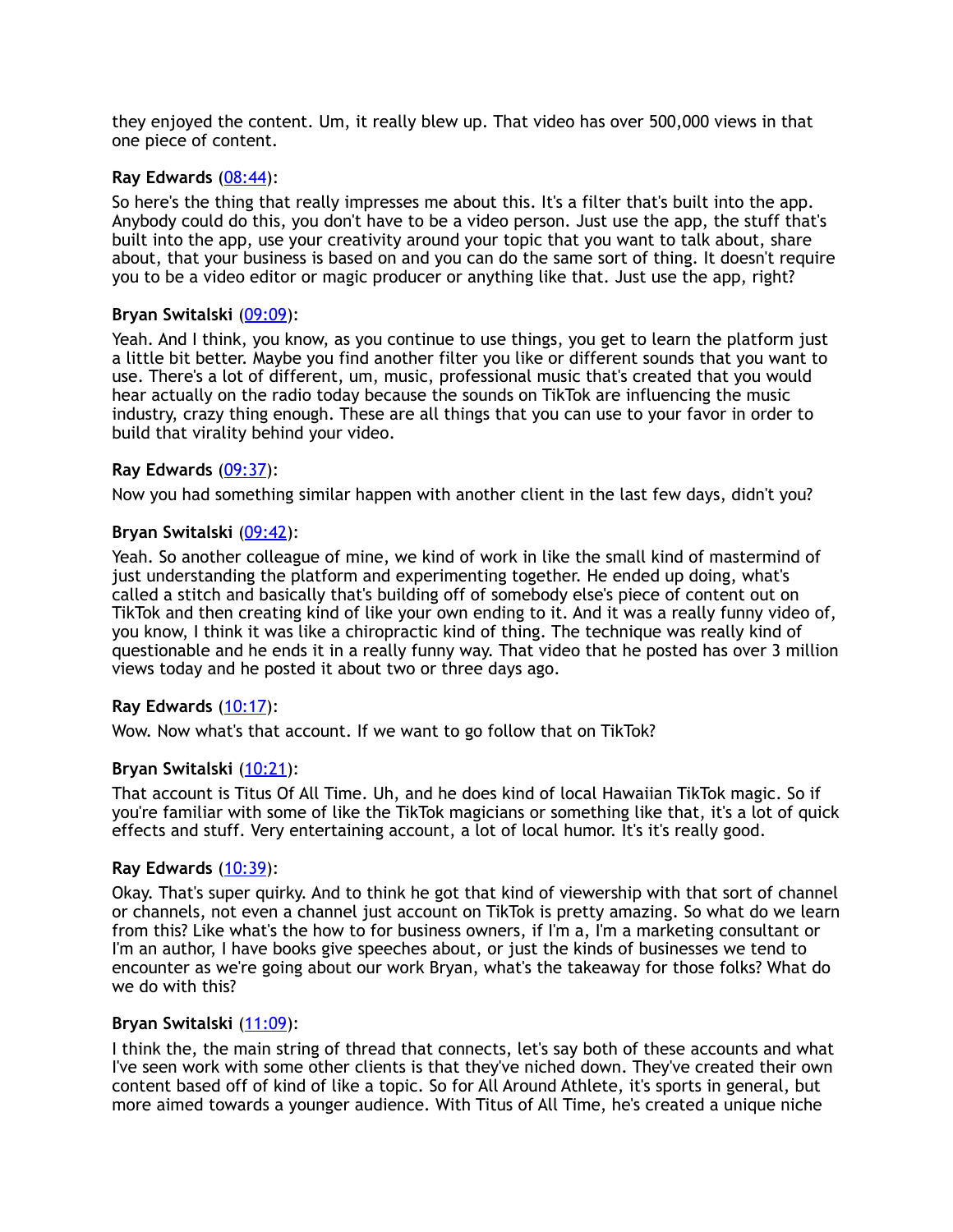for himself, but the key there is being consistent. So a majority of his videos are that local style TikTok magic kind of style of video. So that's what you can expect when you go to his account. So if you ever encounter his content for the first time, and you go to his page, check him out, you're going to find more of those pieces of content on it, which helps you orient what you can expect from the, from the content creator as a consumer. So it encourages you to follow. And in that sense, you kind of have a space in people's mind that they can go to going like, oh yeah, I want to learn a little bit more about sports today. I'll go check out All Around Athlete. It helps you just orient in a space where there's thousands of thousands of videos going through your feed every day.

## **Ray Edwards** [\(12:19](https://www.temi.com/editor/t/zi4zIUtqnMhHRlxZSFfh454aWPXsHtcCnfUhITXxoQCZDRDwfDKoUW5CG9nXk1N3983ZCSKze46-8wz9RFqgbzebvpc?loadFrom=DocumentDeeplink&ts=739.62)):

So let's say that I'm somebody I give maybe relationship advice. I'm thinking about what kind of content can I create for TikTok? What do we do? How do we know what the, the most viral kind of content for us to create is going to be? How do we get over the hurdle of making that first video?

## **Bryan Switalski** [\(12:35](https://www.temi.com/editor/t/zi4zIUtqnMhHRlxZSFfh454aWPXsHtcCnfUhITXxoQCZDRDwfDKoUW5CG9nXk1N3983ZCSKze46-8wz9RFqgbzebvpc?loadFrom=DocumentDeeplink&ts=755.37)):

Yeah, I think for the person who would be creating relationship advice, I would post a nugget of wisdom, a piece of relationship advice as your first piece of content and start there. Your first video might not be the most successful one, but I think you'll be actually really surprised at the results that you get. Even with the first video with zero followers. Um, it has, uh, it has a chance to, to hit a ton of, uh, different people, even though you don't have any kind of following. So putting out that content and being consistent, you don't have to post every day. You really don't have to post every day. There's a lot of people out there who will say you have to post every day to be successful over TikTok. Now posting at any type of frequency or consistency is a good practice, but I'll tell you the truth. You know, All Around Athlete, hasn't been posting every day on his account to hit this. Would he have benefited from posting more probably, but he doesn't have to, he's chosen to create content at his own pace and distribute it when he enjoys it, when he thinks it's at a good place and is worthy of sharing.

# **Ray Edwards** [\(13:38](https://www.temi.com/editor/t/zi4zIUtqnMhHRlxZSFfh454aWPXsHtcCnfUhITXxoQCZDRDwfDKoUW5CG9nXk1N3983ZCSKze46-8wz9RFqgbzebvpc?loadFrom=DocumentDeeplink&ts=818.82)):

So is it fair to say then think about what kind of content you want to produce, that you want people to be following you for, start making the videos and then just pay attention to what catches on. You're going to, you're going to figure out this kind of video, this kind of topic for me works and keep making those.

#### **Bryan Switalski** [\(13:56](https://www.temi.com/editor/t/zi4zIUtqnMhHRlxZSFfh454aWPXsHtcCnfUhITXxoQCZDRDwfDKoUW5CG9nXk1N3983ZCSKze46-8wz9RFqgbzebvpc?loadFrom=DocumentDeeplink&ts=836.7)):

Yeah. And that's, I'd say the second key to, uh, having this kind of viral success. You have a video that right after that one, that Hunter blew up with, with All Around Athlete, the followup to that was another talking baseball video, which has over 600,000 views on that one. So, but combine those two videos have over a million views. It's it's really nuts, but you want, wanna, you want to look at what your audience is, value validating as well. If you put out a piece of content that you enjoy and it sticks, it's the sticky noodle test, you know, you create more of those. That's when you know, you know, it's done and you've hit, you've hit something in the, in the human zeitgeist.

#### **Ray Edwards** [\(14:34](https://www.temi.com/editor/t/zi4zIUtqnMhHRlxZSFfh454aWPXsHtcCnfUhITXxoQCZDRDwfDKoUW5CG9nXk1N3983ZCSKze46-8wz9RFqgbzebvpc?loadFrom=DocumentDeeplink&ts=874.8)):

Yeah, Yeah, for sure. And I, I know that people and accounts that I follow on TikTok, that I like their stuff, I've, since we've had this, these discussions, I've gone back and looked at their earliest videos and I see a pattern of most of the bigger, more successful people on TikTok started doing a lot of different things, just like trying things to see what would work. So I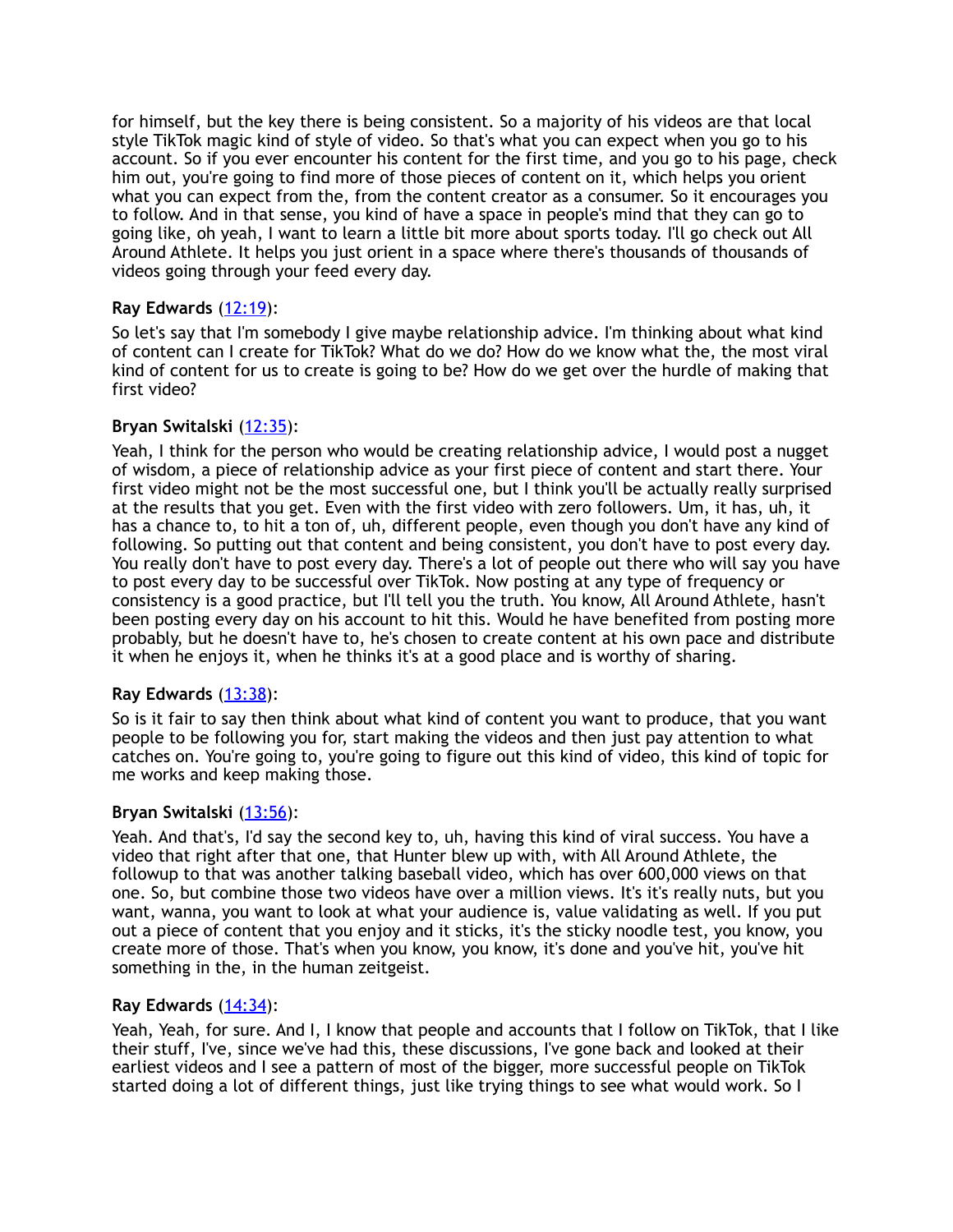don't think we need, we don't need to feel bad, do we, if we haven't quite got it figured out yet, we can do, we should just get on there and start making stuff and see what happens.

# **Bryan Switalski** [\(15:02](https://www.temi.com/editor/t/zi4zIUtqnMhHRlxZSFfh454aWPXsHtcCnfUhITXxoQCZDRDwfDKoUW5CG9nXk1N3983ZCSKze46-8wz9RFqgbzebvpc?loadFrom=DocumentDeeplink&ts=902.71)):

Yeah. A lot of, a lot of the process of figuring it out is actually doing it. Um, so waiting to have a perfect content to be able to release is it's just going to have you tripped up. It's going to have you, uh, putting less things out. Um, the key is to keep on putting, uh, putting things out. Commit it. Ship it, to ship it to your account so people can encounter it. And don't say no to something that might be good for, for your audience. Let your audience decide whether it's something that they enjoy. Um, you don't have to feel so insecure about your content and everything like that. If you put something out there and have some major regrets about it, you can always make that video private after.

# **Ray Edwards** [\(15:42](https://www.temi.com/editor/t/zi4zIUtqnMhHRlxZSFfh454aWPXsHtcCnfUhITXxoQCZDRDwfDKoUW5CG9nXk1N3983ZCSKze46-8wz9RFqgbzebvpc?loadFrom=DocumentDeeplink&ts=942.88)):

Yeah. And let's talk about some of the common objections that I hear people speaking about TikTok. TikTok is nothing but dancing videos and teenagers in bikini's, and that kind of stuff. Is that true or false?

# **Bryan Switalski** [\(15:54](https://www.temi.com/editor/t/zi4zIUtqnMhHRlxZSFfh454aWPXsHtcCnfUhITXxoQCZDRDwfDKoUW5CG9nXk1N3983ZCSKze46-8wz9RFqgbzebvpc?loadFrom=DocumentDeeplink&ts=954.97)):

No, that's false. Although that's kind of how the app started in, in the sense of like, it was a lot of dancing videos. You had the whole sound feature. That's how they built the app was basically creating these music tracks and a lot of people posted dancing videos to it. So I understand why, you know, a lot of people think, oh, it's just a dancing app for teenagers. The truth is it's got over 14.3 million adults on it over the last 18 months. And they make up over 50% of the people who are actually on the app itself. So there, it's not just for teenagers and the majority of content, you know, if you, if you enjoy dancing content and everything like that, then that's what you're going to get in your feed. If not TikTok, will find out what's for you. And they do this same thing for people who are in your audience as well. So if people want marketing advice or if they want business consultation or anything like that, TikTok will find the right people for your content if it's positioned in the right way. And if it's worthy of their attention

# **Ray Edwards** [\(16:56](https://www.temi.com/editor/t/zi4zIUtqnMhHRlxZSFfh454aWPXsHtcCnfUhITXxoQCZDRDwfDKoUW5CG9nXk1N3983ZCSKze46-8wz9RFqgbzebvpc?loadFrom=DocumentDeeplink&ts=1016.38)):

And you know, I, I'm kind of amused by people who say, well, it's nothing but a waste of time. I wouldn't spend my time on their, to which I would say maybe you should. Because one thing we know about marketing is we need to go where audiences or our customers are and meet them there and talk to them there. And right now your customers, whether you'd believe it or not, whether you know it or not, they're on TikTok, aren't they Bryan?

# **Bryan Switalski** [\(17:16](https://www.temi.com/editor/t/zi4zIUtqnMhHRlxZSFfh454aWPXsHtcCnfUhITXxoQCZDRDwfDKoUW5CG9nXk1N3983ZCSKze46-8wz9RFqgbzebvpc?loadFrom=DocumentDeeplink&ts=1036.69)):

Yeah. And I think we're in a battle for attention. The people competing for attention, aren't all just social media platforms. Um, you've got Netflix competing for these people's attention. I was just reading an article today that, you know, the average monthly time spent watching Netflix is about eight hours and 54 minutes a month. But the average daily time on TikTok is 52 minutes, which calculates out to 26 hours per month.

**Ray Edwards** [\(17:44](https://www.temi.com/editor/t/zi4zIUtqnMhHRlxZSFfh454aWPXsHtcCnfUhITXxoQCZDRDwfDKoUW5CG9nXk1N3983ZCSKze46-8wz9RFqgbzebvpc?loadFrom=DocumentDeeplink&ts=1064.2)): Wow.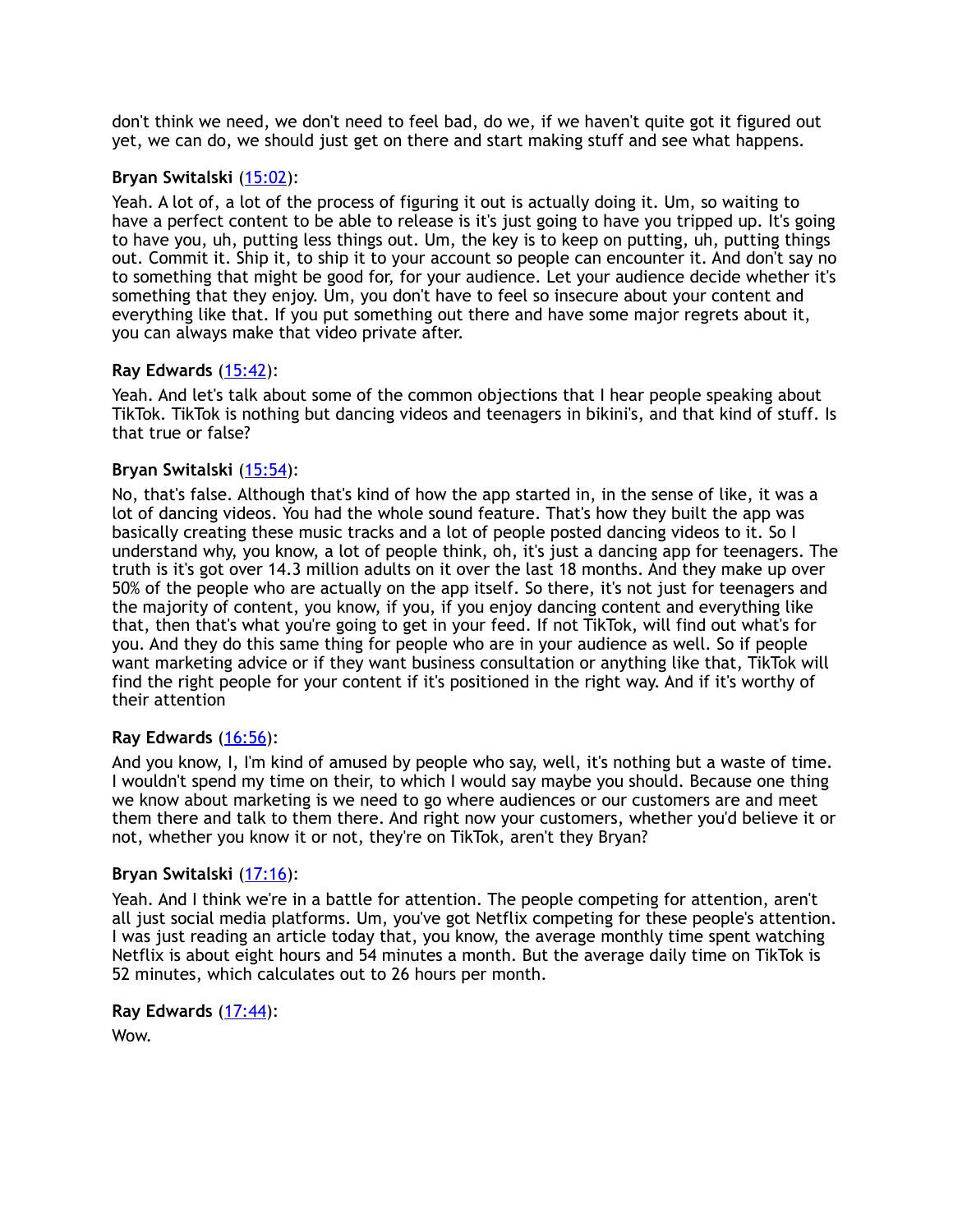#### **Bryan Switalski** [\(17:44](https://www.temi.com/editor/t/zi4zIUtqnMhHRlxZSFfh454aWPXsHtcCnfUhITXxoQCZDRDwfDKoUW5CG9nXk1N3983ZCSKze46-8wz9RFqgbzebvpc?loadFrom=DocumentDeeplink&ts=1064.86)):

TikTok has 26 hours on average of a person's time per month. Whereas Netflix has eight hours and 54 minutes. So where we're spending our time has drastically changed. And it makes a lot of sense because a lot of people don't have the greatest attention spans. So it makes sense that we've got a platform now that has a lot more short form content and why human beings are spending so much time on it.

## **Ray Edwards** [\(18:10](https://www.temi.com/editor/t/zi4zIUtqnMhHRlxZSFfh454aWPXsHtcCnfUhITXxoQCZDRDwfDKoUW5CG9nXk1N3983ZCSKze46-8wz9RFqgbzebvpc?loadFrom=DocumentDeeplink&ts=1090.16)):

So how long if I'm a business owner and I want to start experimenting with TikTok, how long is it going to take me to create this content and see whether it was going to work for me or not?

#### **Bryan Switalski** [\(18:20](https://www.temi.com/editor/t/zi4zIUtqnMhHRlxZSFfh454aWPXsHtcCnfUhITXxoQCZDRDwfDKoUW5CG9nXk1N3983ZCSKze46-8wz9RFqgbzebvpc?loadFrom=DocumentDeeplink&ts=1100.06)):

You can spend as much time as you want on your content, or as little time as you want. I created a short little video this morning and it took me no more than 20 seconds to create and really shorter content is what works very well on this platform. Um, I created a little stitch with somebody's, uh, device this morning and presses buttons for you. It was an Amazon recommended product or something like that. This thing, presses buttons for you around your house manually. So I looked at that and I was like, how ridiculous is this? And would this actually worked for my home? And then I was thinking about my own, cause they were, um, they were displaying this coffee, coffee machine and how it would make you this espresso. And I've got like my little Keurig at home. And my reason for waking up in the morning is to push that button on the Keurig thing, that's what gets my feet on the floor. So I just stringed a little stitch of that. I looked at the video and create my own face and my own expression to this video and me pushing a button under a Keurig, I don't know whether that's worth my time or my, or my money, spending on this little device. Maybe it's for somebody else. But I thought it was something fun to share. So that, creating that video, it was literally just hitting record on the app. It took me no more than 15 seconds. For other people like, like hunter, he spends, you know, a good like hour on his content, but a lot of people will spend that much time creating the content, and this is it's a content game in order to reach your customers. So you really want to be on the platform where people attention is. And right now that's TikTok.

# **Ray Edwards** [\(19:51](https://www.temi.com/editor/t/zi4zIUtqnMhHRlxZSFfh454aWPXsHtcCnfUhITXxoQCZDRDwfDKoUW5CG9nXk1N3983ZCSKze46-8wz9RFqgbzebvpc?loadFrom=DocumentDeeplink&ts=1191.11)):

And we should be clear, Hunter enjoys doing that, right?

#### **Bryan Switalski** [\(19:54](https://www.temi.com/editor/t/zi4zIUtqnMhHRlxZSFfh454aWPXsHtcCnfUhITXxoQCZDRDwfDKoUW5CG9nXk1N3983ZCSKze46-8wz9RFqgbzebvpc?loadFrom=DocumentDeeplink&ts=1194.17)):

Oh, Hunter loves doing that. There's aspects to his business that I think he wants to delegate out as he grows and expands just like any entrepreneur, but he has a really good solid why. Why he wakes up. Why he does what he does, and that's to help kids get encouraged into sports, get better into sports. These kinds of kids need positive role models and voices that are helping them become their best and really gaining internal fortitude for what the type of support is going to demand of them if that's what they want to pursue in the world.

#### **Ray Edwards** [\(20:27](https://www.temi.com/editor/t/zi4zIUtqnMhHRlxZSFfh454aWPXsHtcCnfUhITXxoQCZDRDwfDKoUW5CG9nXk1N3983ZCSKze46-8wz9RFqgbzebvpc?loadFrom=DocumentDeeplink&ts=1227.38)):

So using TikTok to grow your business and do good. Think about that for a minute. And then Bryan, you've got a resource for us do you?

#### **Bryan Switalski** [\(20:35](https://www.temi.com/editor/t/zi4zIUtqnMhHRlxZSFfh454aWPXsHtcCnfUhITXxoQCZDRDwfDKoUW5CG9nXk1N3983ZCSKze46-8wz9RFqgbzebvpc?loadFrom=DocumentDeeplink&ts=1235.62)):

Yeah. I've got a quick viral guide on TikTok. Uh, it's about six steps that you can take to kind of focus your content and hone things in. So it gets that kind of explosive growth. That's at mxviralmethod.com.